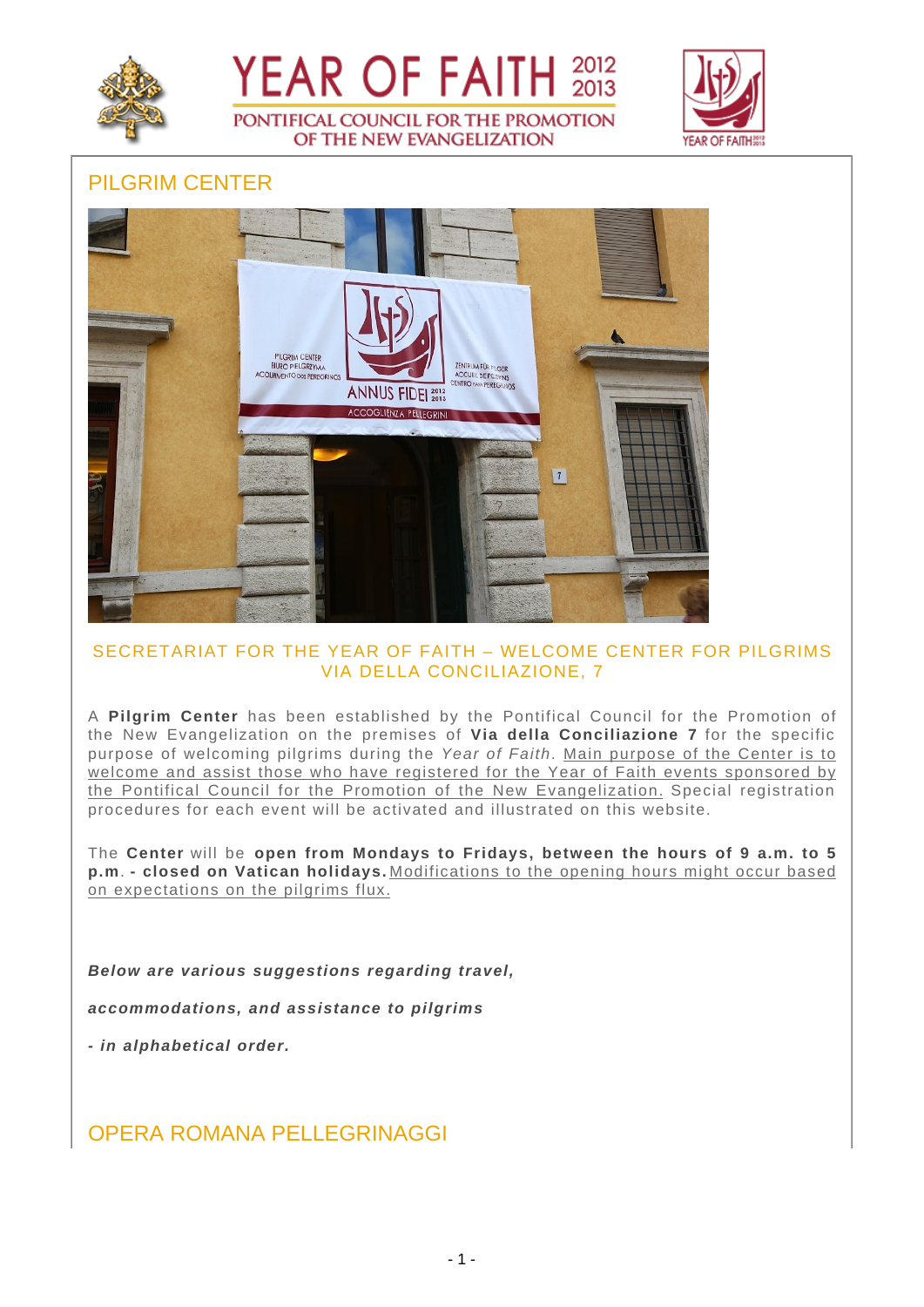

**Opera Romana Pellegrinaggi** is an activity of the Vicariate of Rome, an organ of the Holy See. The pastoral service that performs seeks to evangelize through the medium of pilgrimage and to promote the values that exalt the dignity of the human person and its being a creature of God. Through the Journeys of the Spirit, ORP leads aware pilgrims to the roots of Christianity in Rome, in Italy and abroad, offering spiritual, technical and organizational assistance.

For the Year of Faith, the ORP has established two Information points to offer a welcome and information at:

SAINT PETER'S ORP OFFICES (PIAZZA PIO XII 9)

## MEETING POINT ORP PORTA ANGELICA (RIGHT SIDE OF ST. PETER'S SQUARE)

You can look at ORP's proposals **for your journey to Rome** during the Year of Faith on the **dedicated section of the ORP website**.

**For further information, please contact ORP:**

**T. +39 06 698961**

**Email: incoming@orpnet.org**

**Website: www.operaromanapellegrinaggi.org**

PEREGRINATIO AD PETRI SEDEM